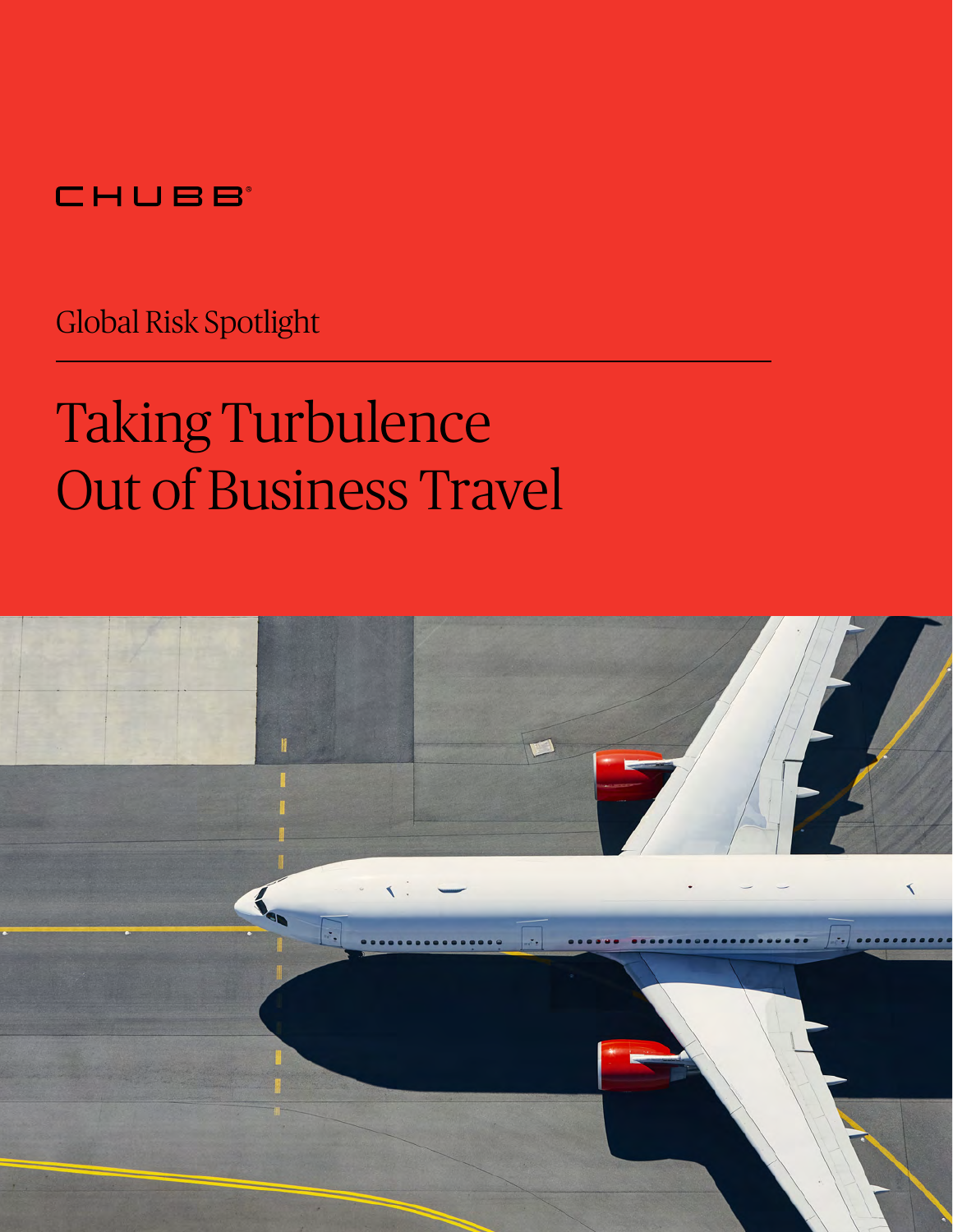

Joseph Weiss *Vice President Chubb Accident & Health*

Joseph Weiss is responsible for the product development and underwriting of accident and health insurance solutions for corporate clients including U.S.-based multinationals. These solutions fill gaps and supplement existing coverages to allow corporations to effectively manage the accident and sickness risks of their people.



Jeremy Prout *Security Director, Americas, International SOS*

Jeremy Prout is responsible for providing security assistance and support for International SOS clients throughout the globe. Jeremy has an extensive background in crisis management and overseas security operations. He has also supported International SOS clients through a number of crises, including leading evacuation and assistance efforts for natural disasters throughout the Americas regions.

The events of the last few years have greatly impacted how employers and their teams approach business travel. As business travelers learn to navigate this changed world, employers are faced with challenges of their own, including how to respond to employee business travel risks in a way that meets their corporate standards and which Accident & Health insurance products and services to provide for traveling employees.

Joseph Weiss, Vice President, Accident & Health (A&H) Division at Chubb, and Jeremy Prout, Director of Security Solutions, Americas, at International SOS, discuss.

## $\sum_{i=1}^{n}$

### How would you characterize executives' appetite for business travel?

#### *Jeremy Prout*

Many executives are eager to return to travel. Four of five responding to a Chubb survey<sup>1</sup> said they have personally missed business travel. Nearly three out of four (74%) said they were less effective in their job due to the pandemic and severely limited travel opportunities. Despite these executives' enthusiasm, however, they are also hesitant to travel: More than half (52%) of respondents<sup>2</sup> to an International SOS survey believed health and security risks for business travelers increased in 2021.

While the pandemic – and especially the unknowns of future COVID-19 variants – presents ongoing concerns, travelers are also cognizant of evolving exposures such as the impact of social unrest, increased crime, and unpredictable factors related to mental health issues like volatile airline passengers and general anxiety around domestic and international travel.

### What does this heightened risk environment mean for risk and benefit managers?

#### *Joseph Weiss*

Anticipating potential disruptions to travel is more important than ever. With proper precautions in place, respondents to our Chubb survey said they were twice as likely to feel comfortable traveling for business rather than for leisure.<sup>1</sup> That comfort comes from the trust business travelers place in their employers and the company's business travel protocols. Employers have a duty of care obligation to ensure that travelers are prepared for the health and security risks they face when they travel and can receive the appropriate support when something goes wrong.

With travel returning, companies need to take inventory of their current business travel accident programs, consider their duty of care, and be sure they have the resources in place to protect travelers in a continually evolving and uncertain environment.

 1 According to *Time to Fly: The Impact of Covid-19 on the Present and Future of Business Travel*, a Chubb survey released in April 2021. 2 According to Global Risk Outlook Benchmarking Survey, International SOS, released July 2021.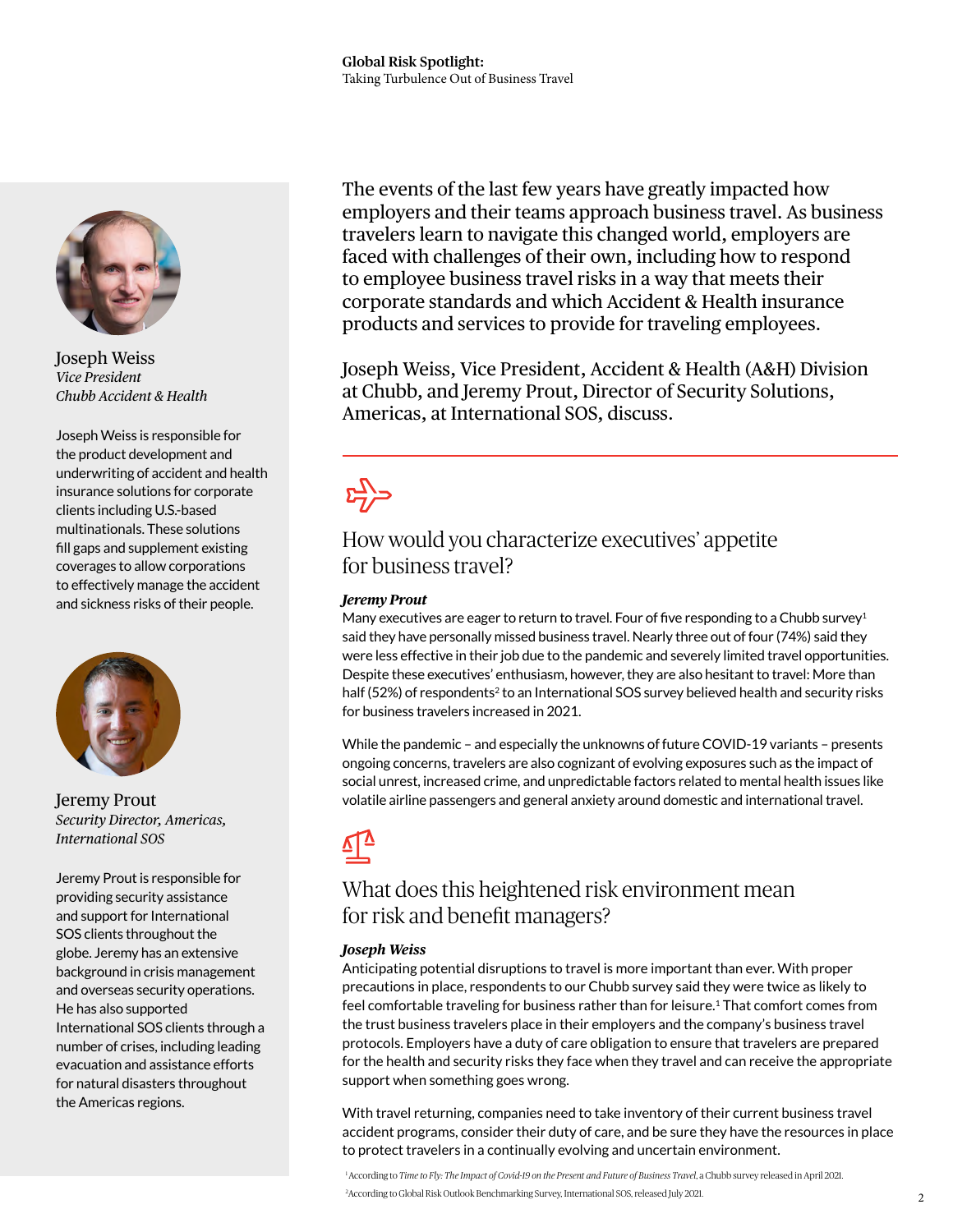Each traveler has their individual risk profile, and employees need to be aware - and prepared - if they are traveling to areas where their individual profile makes them vulnerable.



#### How can companies make travelers feel at ease?

#### *Jeremy Prout*

There is plenty of information – and disinformation – out there. Travelers first and foremost need a source they can trust for accurate and timely health and security information before and during their trip.

We are seeing a dramatic increase in questions simply around trip logistics and prerequisites related to the pandemic. How are different countries and regions faring and reacting to the latest COVID-19 variants? Does a certain country require out-of-country medical insurance or have contract tracing and potential quarantine requirements? Is a travel certification required for entry? Travelers will need to navigate new and often changing requirements and restrictions for the foreseeable future, and employers should look to equip their employees with the necessary information.

Travelers need to be prepared for other aspects of the risk environments where they are being asked to travel – and that preparation is not a blanket, one-size-fits-all approach. Each traveler has their individual risk profile, and they need to be aware if they are traveling to areas where their individual profile may make them especially vulnerable. For example, places where prejudice, racism, or anti-LGBTQ sentiments could put them at risk. They need to be prepared with information and training to mitigate their exposure.

## Гq

#### What advice to do you have for companies when it comes to specific A&H coverage considerations?

#### *Joseph Weiss*

Recognize that business travelers will now be paying much more attention to travel risks and the insurance protection available to them. As noted in the Chubb survey, more than four out of five business travelers say the pandemic will make them pay more attention to what travel insurance coverage they have before taking a trip.<sup>1</sup> After considering the current landscape, risk and benefit managers need to make conscious decisions and be very clear in articulating what they are providing to protect business travelers – and what they are not.

For example, how does their Business Travel Accident coverage respond to things like civil unrest? With COVID-19, there is greater complexity, particularly around medical issues. Even if a traveler does not fall ill, they may need to unexpectedly quarantine in a country and navigate local health regulations along their journey. Will the traveler be prepared, and will their organization provide the appropriate support? Is the current program sustainable and does it support employees who have more serious medical issues and may require intricate, multi-stage treatments and evacuations?

There are some other emerging exposures arising from the changed landscape as well. For example, a company may end up with more travelers or assignees in hurricane- or typhoonprone areas. Is the organization prepared to support such employees who find themselves impacted by a storm? With more people working from home, there is a greater possibility of accidents in the home. Should companies consider additional accident benefits for remote workers? These are all considerations.

1 According to *Time to Fly: The Impact of Covid-19 on the Present and Future of Business Travel,* a Chubb survey released in April 2021.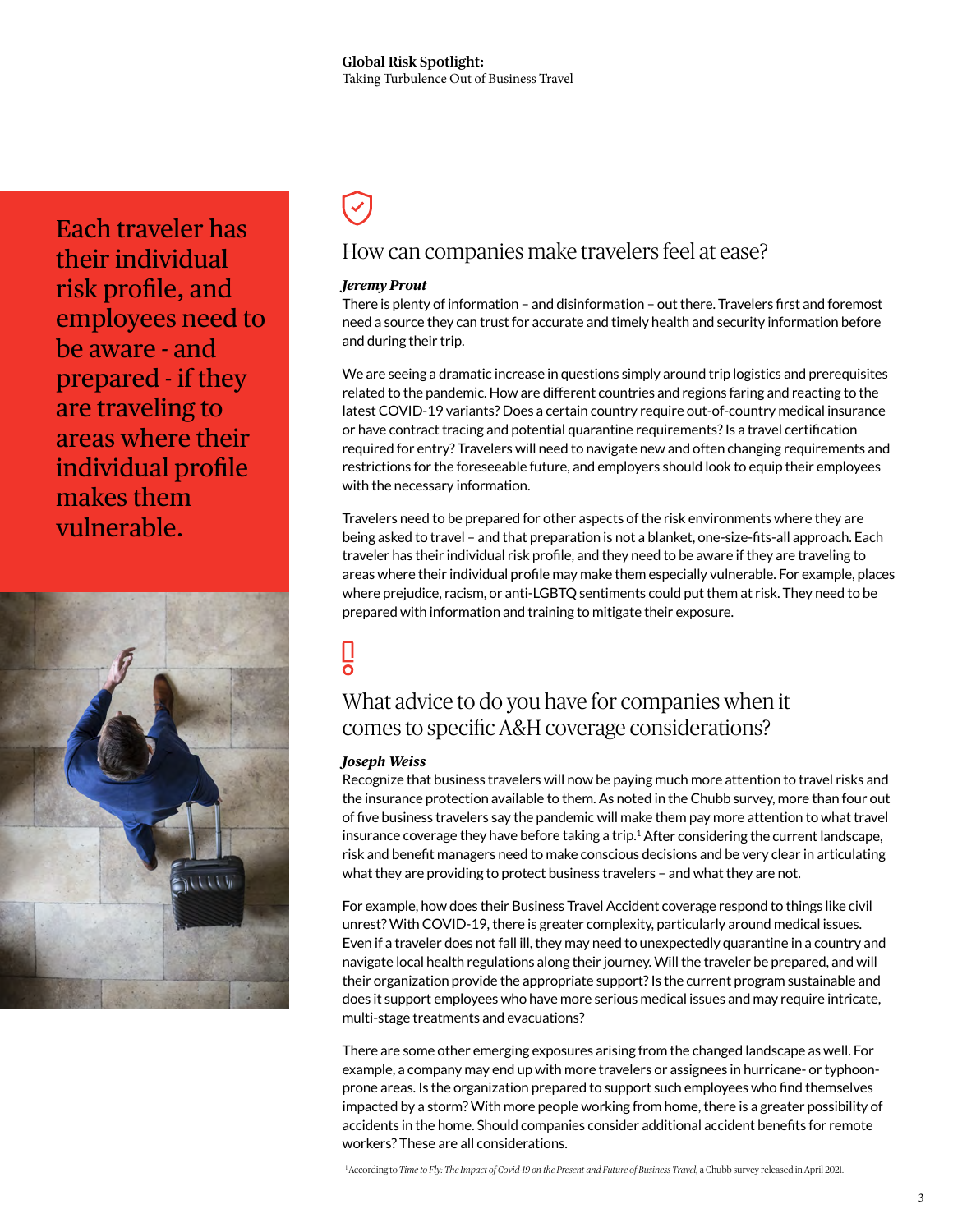While there are new concerns and complexities to consider, the good news is that with proper precautions, many employees are eager to travel – and they are much more likely to feel comfortable traveling for business than for leisure and trust that their employer will support them in doing this safely.

#### If you are traveling for business in 2022, what is your greatest concern?



If you were to travel for business in 2022, which factor would have the greatest impact on your comfort?



Source: Chubb survey of 1,000 consumers, conducted April 2022.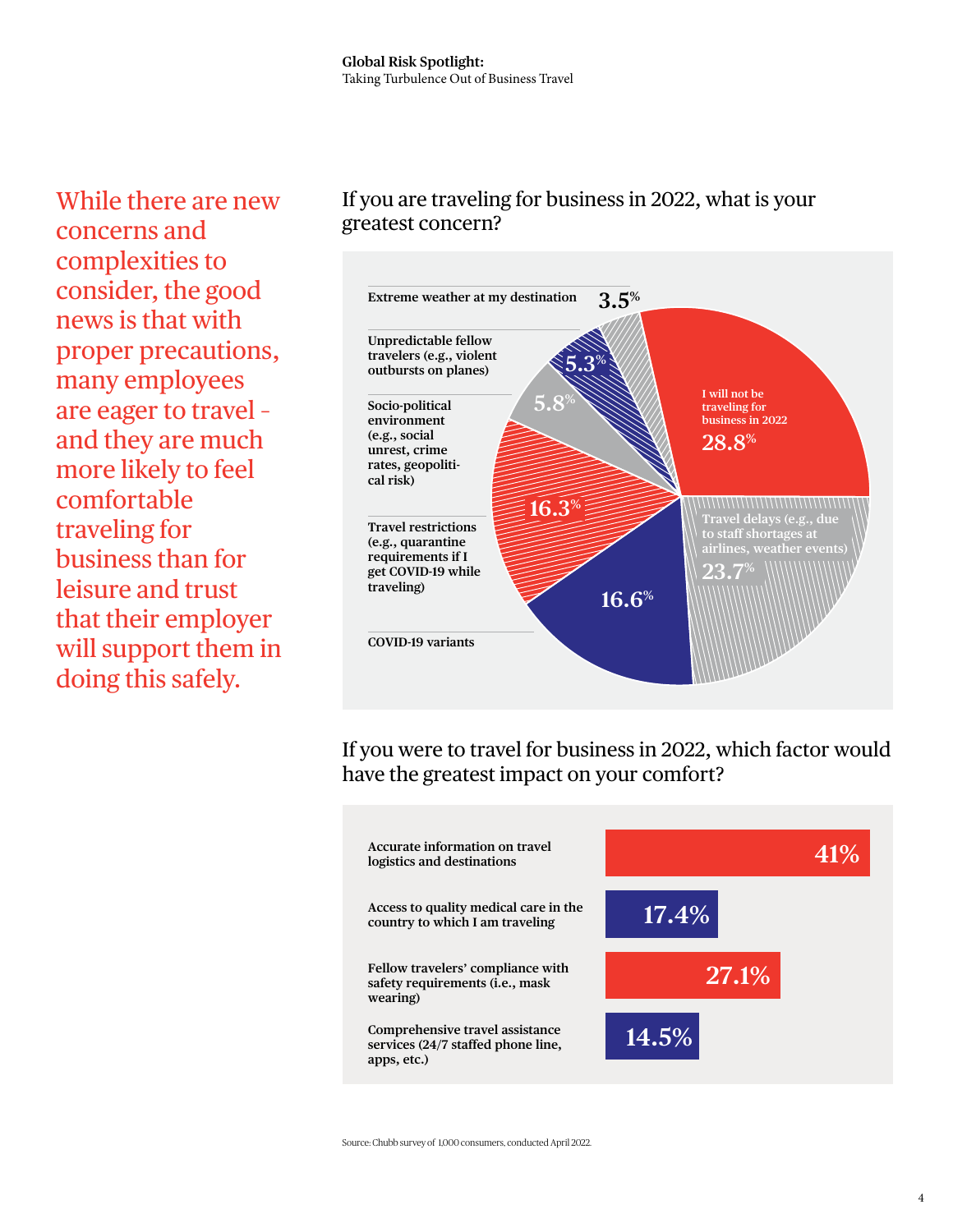#### **Global Risk Spotlight:**  Taking Turbulence Out of Business Travel



## Leading the Way, Locally and Globally

Through our global organization that spans more than 630 offices, Chubb provides a comprehensive line of corporate travel insurance programs, customized for diverse and dynamic employee populations around the globe. We offer Business Travel Accident, Business Travel Medical, Security Evacuation, and a robust portfolio of travel-related benefits and services.

Chubb can structure Controlled Master Programs that allow our clients to centralize coordination of corporate travel risks while ensuring customized and compliance-focused travel accident and medical benefits for employees worldwide. We pair our programs with the market-leading travel assistance services of International SOS, or we can work to meet a client's needs for a preferred provider. And Chubb's Travel Assistance Portal gives employees on-the-go access to critical information before, during, and after travel, elevating multinational risk management.